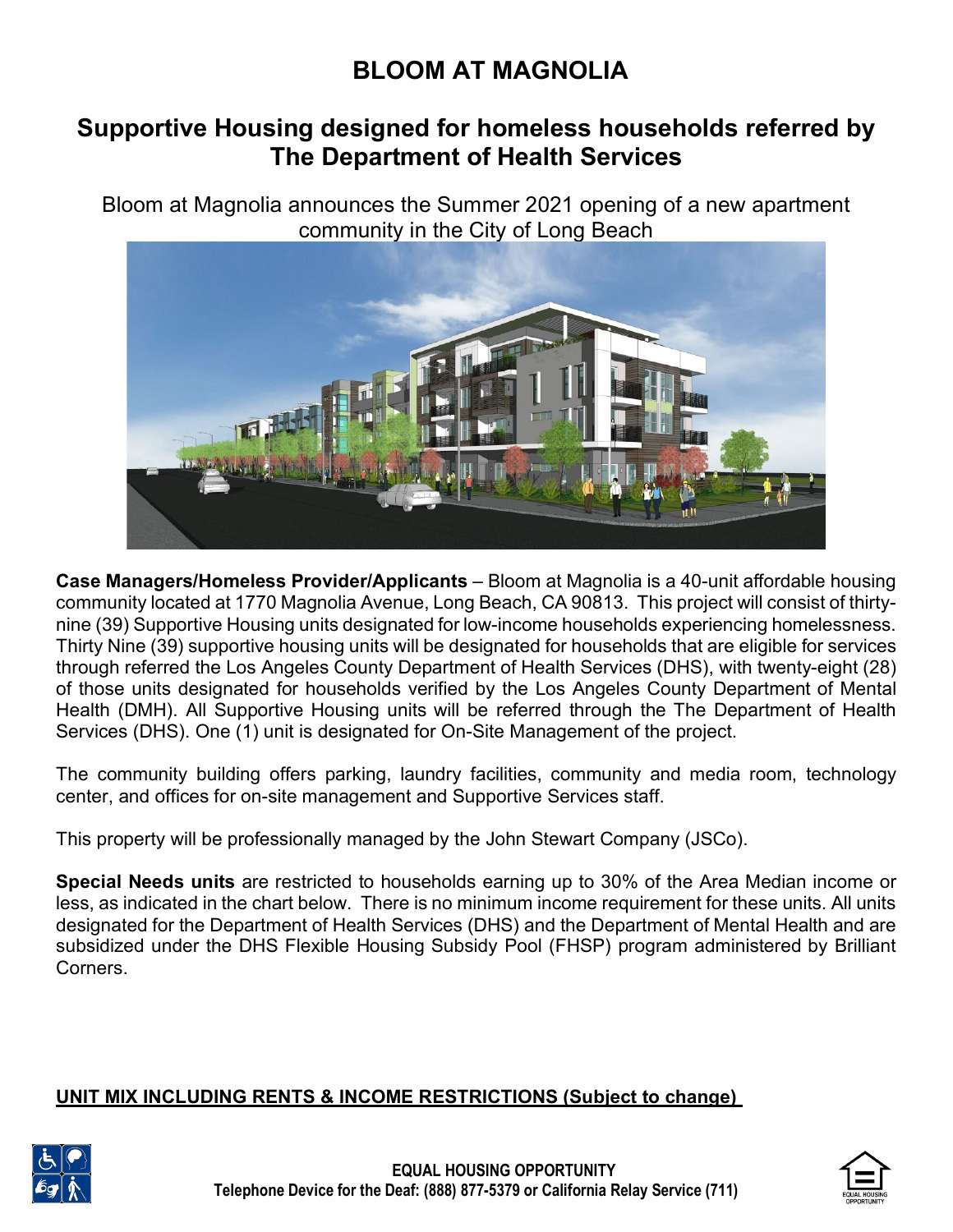## **DHS Units Requirements 11 units**

| <b>Bdrm</b><br><b>Size</b> | <b>Number</b><br>of Units | <b>Most</b><br>restrictive<br>AMI | <b>Homeless</b> |
|----------------------------|---------------------------|-----------------------------------|-----------------|
| 1BDR.                      | 11                        | 30%                               |                 |

## **DMH Units Requirements 28 units**

| <b>Bdrm</b><br><b>Size</b> | <b>Number</b><br>of Units | <b>Most</b><br>restrictive<br>AMI | <b>Homeless</b> |
|----------------------------|---------------------------|-----------------------------------|-----------------|
| 1BDR                       | 28                        | 30%                               |                 |

There is no minimum income requirement. Households will pay approximately 30% of their adjusted monthly income in rent as determined by Brilliant Corners.

## **All households must meet Brilliant Corners eligibility requirements and occupancy standards.**

Mobility/hearing/sight impaired households will have priority for four (4) units designed for the mobility impaired and two (2) units designed for the hearing/sight impaired.

Income is restricted in accordance with the Low-Income Housing Tax Credit (LIHTC) program, the (we don't have HOME in this project) and other regulatory agreements. Income limits subject to change.

## **Current Income Limits Effective 04/01/20 (Subject to change)**

| AMI | <b>Household</b><br><b>Size</b> | <b>Income Limit</b> |
|-----|---------------------------------|---------------------|
| 30% |                                 | \$23,670            |
| 30% |                                 | \$27,030            |

All Permanent Supportive Housing units will be reserved for referrals provided by DHS For up-to-date information about this building, please call (866) 506-9743.

The service provider, The People Concern, will provide assistance with the application process by providing guidance to applicants in completing and organizing the property's project-based voucher required documents and then referred to management for tax credit and other eligibility requirements.

**Households comprised of ALL full-time student members qualify only if they meet one of the exemptions as indicated in Section 42 of the Internal Revenue Code. Our complete Resident Selection Criteria is available at the Rental Office upon request.**